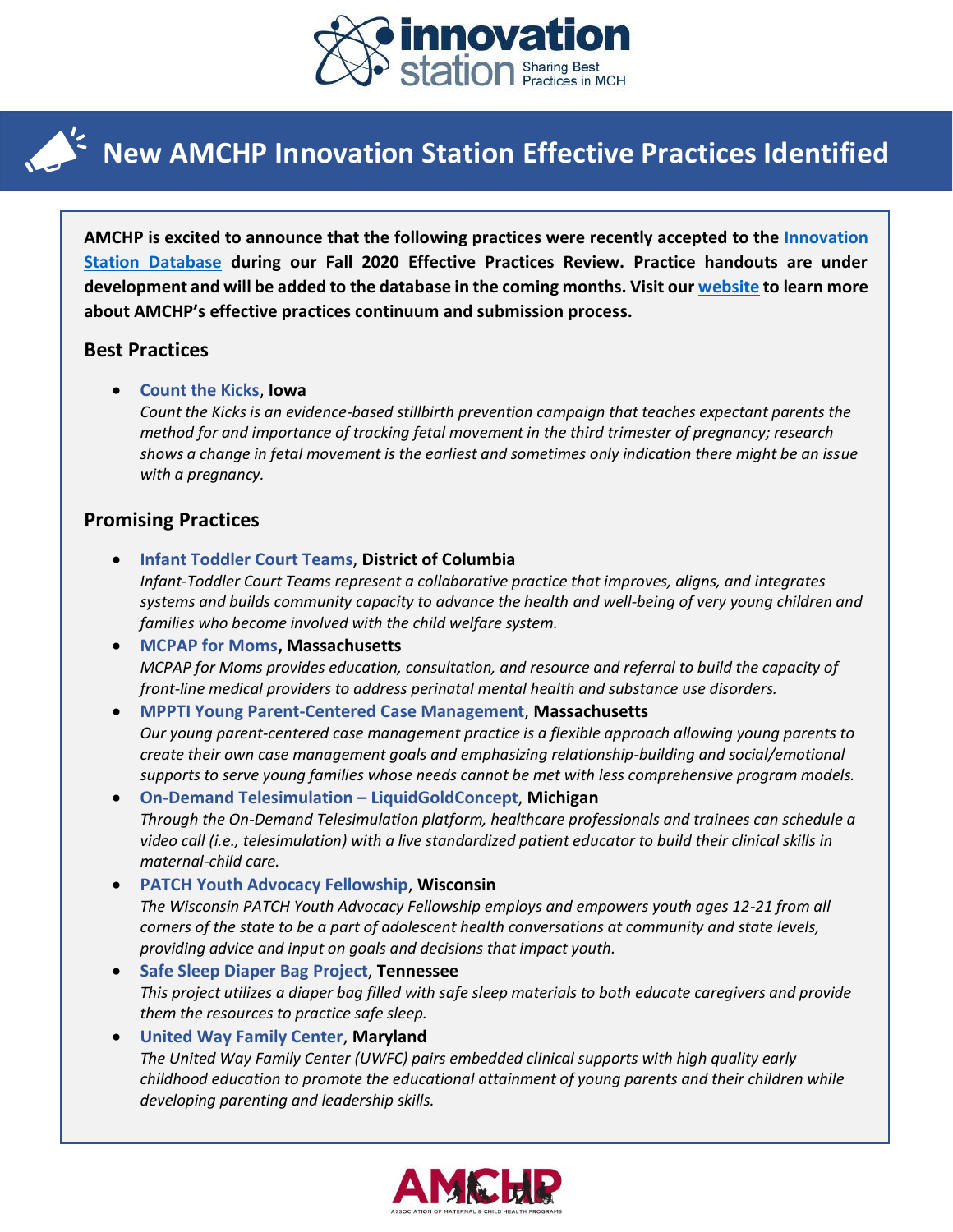

### **Emerging Practices**

- **The Chicago Collaborative for Maternal Health's Quality Improvement Collaborative**, **Illinois** *The Chicago Collaborative for Maternal Health's Quality Improvement Collaborative aims to implement quality improvement initiatives in the ambulatory care setting aimed at improving maternal health.*
- **Community Engagement Assessment Tool**, **Wisconsin** *The Community Engagement Assessment Tool is a method to help local MCH programs across the state assess their current status of working with the people they serve and develop action steps to improve engagement.*
- **The Cuff Kit™ Program**, **Florida**

*The Cuff Kit™ program enables high risk pregnant and postpartum mothers to self-monitor their blood pressure and provide this information to their healthcare providers for more rapid identification of high blood pressure, an important contributor to maternal and fetal morbidity and mortality.*

• **Iowa Family Navigator Network**, **Iowa** *The Iowa Family Navigator Network comprises professionally trained staff members with lived experience as parents or primary caregivers for a child with special health care needs, who provide family-to-family support including assistance with systems navigation, connections to community resources, and emotional support.*

• **SIDS Center of New Jersey Phone Applications**, **New Jersey**

*The SIDS Center of New Jersey developed two novel and free mobile phone apps that broaden distribution of and facilitate access to and sharing of information about safe infant sleep practices, including under the constraints of COVID-19, overcome language and literacy barriers, and promote continued exposure to information over time.*

### **Cutting-Edge Practices**

• **Colorado Maternal Mortality Prevention Program (MMPP)**, **Colorado**

*Colorado's Maternal Mortality Prevention Program (MMPP) exists to eliminate preventable maternal deaths and improve population health and health equity for pregnant and postpartum people through a trifecta of strategies: community-led solutions, clinical quality improvement, and public health programs.*

• **MoMMA's Voices**, **Florida** *MoMMA's Voices provides online training for maternal health advocates through the Champions Training Center so that they can become effective partners for change.*

• **Perinatal Continuum of Care**, **Colorado** *The Perinatal Continuum of Care is a tool that illustrates the myriad services that new and expectant families frequently encounter and describes opportunities to address perinatal mental health across these service sectors.*

• **Process for Including Social and Structural Determinants of Health in Title V**, **Colorado** *The Colorado Maternal and Child Health (MCH) Program used a structured, data-informed and inclusive process to incorporate social and structural determinants of health (SSDoH) into the needs assessment, priority selection and implementation process for the 2021-25 Title V grant cycle.*

• **Reducing Breastfeeding Disparities in California through Lactation Accommodation Workgroup Agenda**, **California** *The purpose of the "Reducing Breastfeeding Disparities in California through Lactation Accommodation Workgroup" is to collaborate to build capacity to support workplace lactation accommodation in California and reduce related equity disparities.*